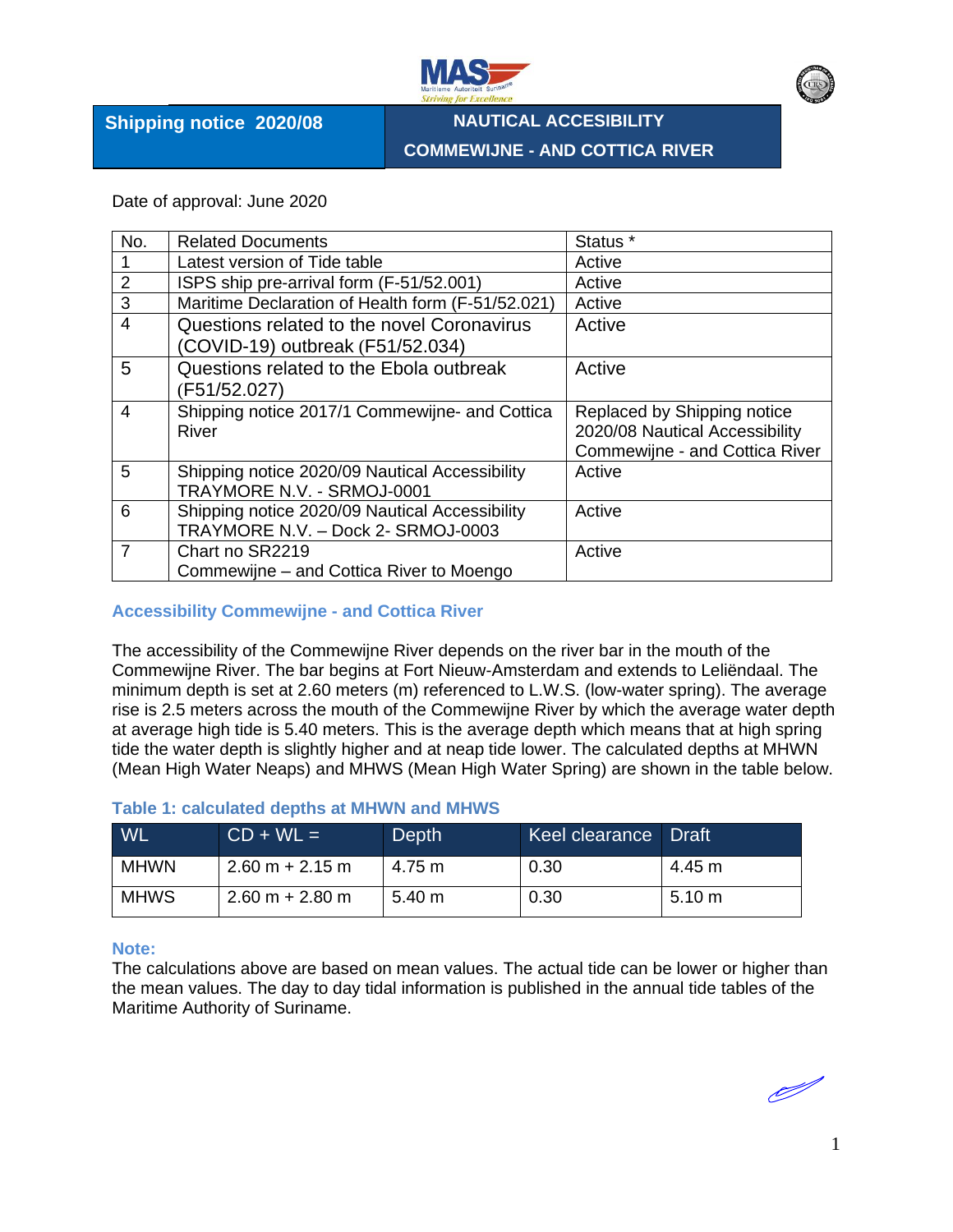



**Shipping notice 2020/08**

**NAUTICAL ACCESIBILITY COMMEWIJNE - AND COTTICA RIVER**

# **Tidal comparison between Commewijne River bar, Moengo and Paramaribo (at MAS)**

Near the bar of the Commewijne River, at Fort Nieuw-Amsterdam , HW and LW will be fifty (50) minutes earlier on, HW height 5 cm (0.5 dm) lower and LW height 10 cm (= 1dm) higher than at the tide station of the Maritime Authority Suriname (MAS) in Paramaribo. HW is six (6) hours later at Moengo than at Paramaribo.

# **Abbreviations:**

C.D.: Chart Datum H.W: High Water M.H.W.N. : Mean High Water Neaps M.H.W.S. : Mean High Water Spring L.W.S. : Low Water Spring W.L.: Water Level L.W: Low Water

## **Length overall (LOA) Cottica river.**

Due to the sharp bends at several locations, vessels with a maximum length of one hundred and twenty meters (120m) can sail the Cottica River..

## **Main Berth Moengo**

The minimum depth at Moengo port is 4.5m referred to L.W.S. (see the Shipping Notices port facility of Traymore 2020/09 and 2020/10 ). The average rise is 1.8 m, which makes the average water depth at the port 6.5 m at average high tide. The water levels can be reduced due to extreme drought in the dry season.

**Minimum requirements for ships to navigate in de Cottica River:** 

A.

- 1. controllable pitch propeller;
- 2. equipped with a bow thruster;
- 3. equipped with a single (flap) rudder;
- 4. L.O.A. of 70 meters or more;
- 5. tugboat assistance required with a minimum of 1500 hp from Koopmans Kreek to Moengo, whereby the tug will be attached to the ship; and
- 6. other conditions C1 to C7

#### B.

- 1. as mentioned in A1, A2, A3 and C1 to C7;
- 2. less than a L.O.A. of 70 meters; and
- 3. tugboat assistance not required.

#### C.

- 1. sufficient propulsion power in order to be able to pick up the speed of 10 knots;
- 2. equipped with an electric-hydraulic steering system;
- 3. equipped with functioning communication tools such as VHF radio;
- 4. equipped with bright search light;

2